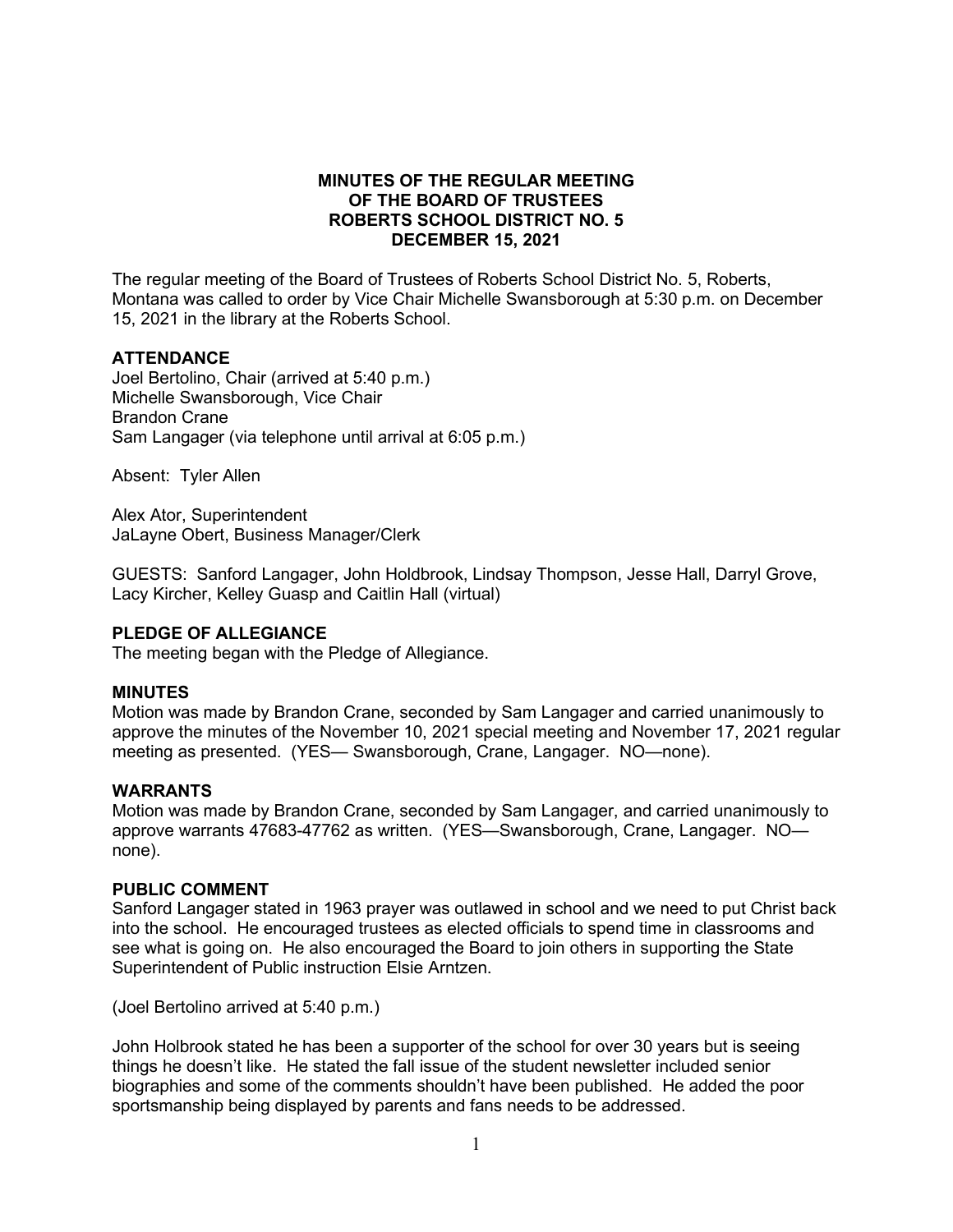Jesse Hall stated as advisor for the student newsletter, he did edit some of the seniors' comments but will display more editorial oversight.

Lacy Kircher stated teachers aren't enforcing the rules and classrooms are disruptive.

# **TEACHER REPORTS**

Jesse Hall, Darryl Grove, and Lindsay Thompson gave teacher reports for the month.

Mr. Hall stated having everyone back in the school has been positive and although Covid is still having an effect, it is much less.

Mr. Hall reported his classes have just finished writing projects and in the three years he has been here, writing skills have improved significantly with students taking both first and second place in the Voice of Democracy contest.

Darryl Grove reported he has 21 students in the combined  $7<sup>th</sup>$  and  $8<sup>th</sup>$  grade class and they have started getting into FFA, parliamentary procedures, and small shop projects. He added he also has a class of ninth and tenth graders and a class of eleventh and twelfth graders.

Mr. Grove stated he took 18 FFA members to the Montana Ag Expo with Karla Bissonnette and Tessie Kosel helping chaperone.

Mr. Ator stated a few years ago the board decided to not let junior high students go on overnight trips and if there are members who now wish to reconsider this decision, please let him know.

Lindsay Thompson stated this year she teaches kindergarten, character education for the elementary, is involved with MTSS and on the leadership team for the literacy grant. She added she would always be willing to volunteer as an FFA chaperone.

Sarah Shoopman gave the following activities report for the month:

- 1. Junior High Girls Basketball is over
- 2. High school basketball starts tomorrow and we will have junior varsity teams for both boys and girls
- 3. BPA competed at regional competition on December 7.

### **STAFFING**

ADDITIONS TO SUB LIST – Mr. Ator recommended adding Jennifer Larson to the substitute teacher list.

Motion was made by Michelle Swansborough, seconded by Brandon Crane and carried unanimously to add Jennifer Larson to the substitute teacher list. (YES—Bertolino, Swansborough, Crane, Langager. NO—none.)

## **NEW BUSINESS**

ELECTION CALENDAR – Mrs. Obert stated the Election Calendar is in the board packet and Michelle Swansborough's term is up in May.